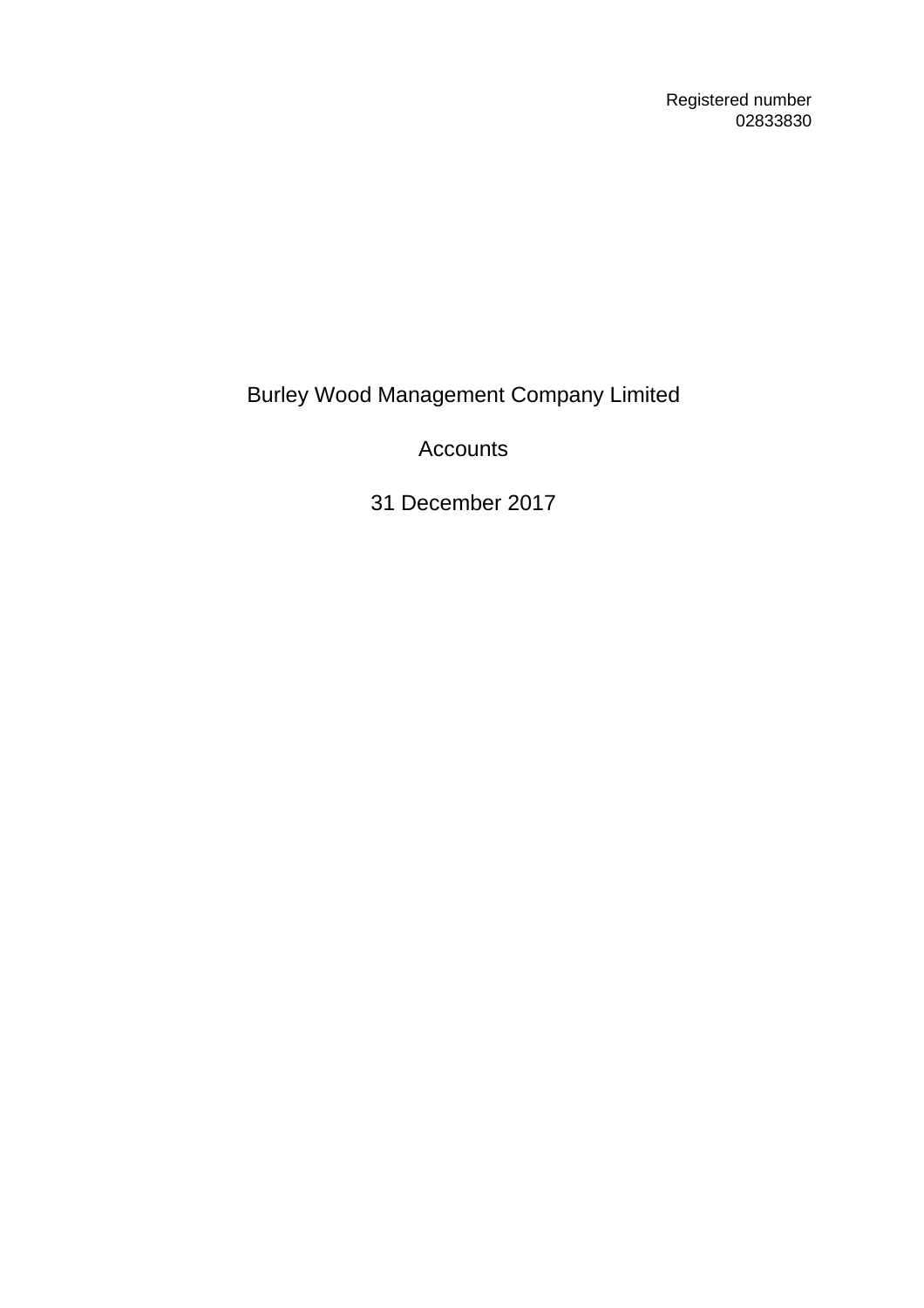## **Burley Wood Management Company Limited Report and accounts Contents**

| Company information     |   |
|-------------------------|---|
| Accountants' report     | 2 |
| Profit and loss account | 3 |
| Balance sheet           |   |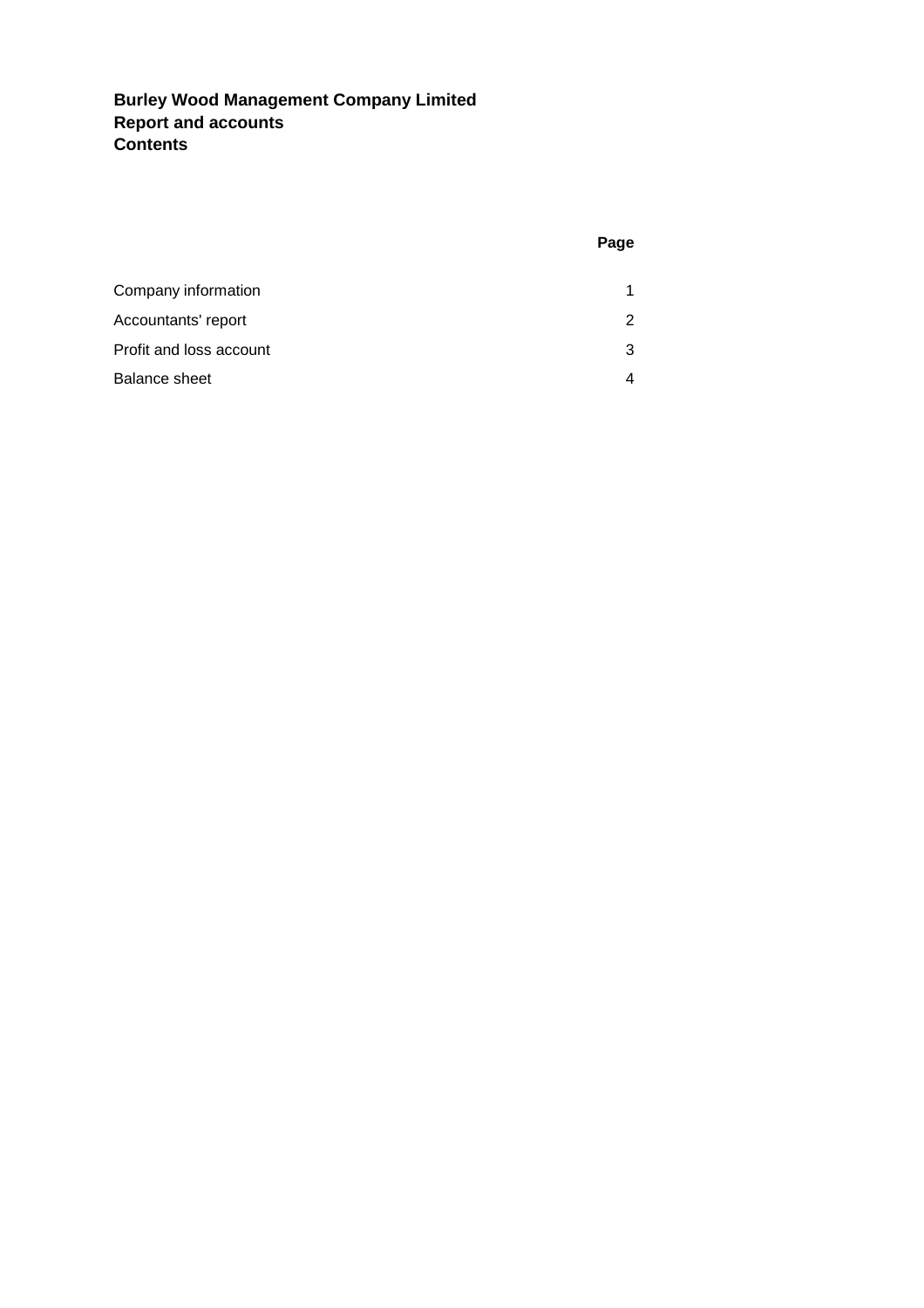## **Burley Wood Management Company Limited Company Information**

#### **Directors**

David Hogarth Dowdeswell Campbell Duncan Ian Gilmour Christine Angela Lester Nicholas Martin Palmer Terry Lewis Singleton Nigel Edmund Gilmour Smith

### **Secretary**

Nigel Edmund Gilmour Smith

#### **Accountants**

Zen Tax Consultants Ltd Zen Croft Crouch Lane Winkfield **Berkshire** SL4 4TL

#### **Registered office**

42 Geffers Ride Ascot Berkshire SL5 7JZ

## **Registered number**

02833830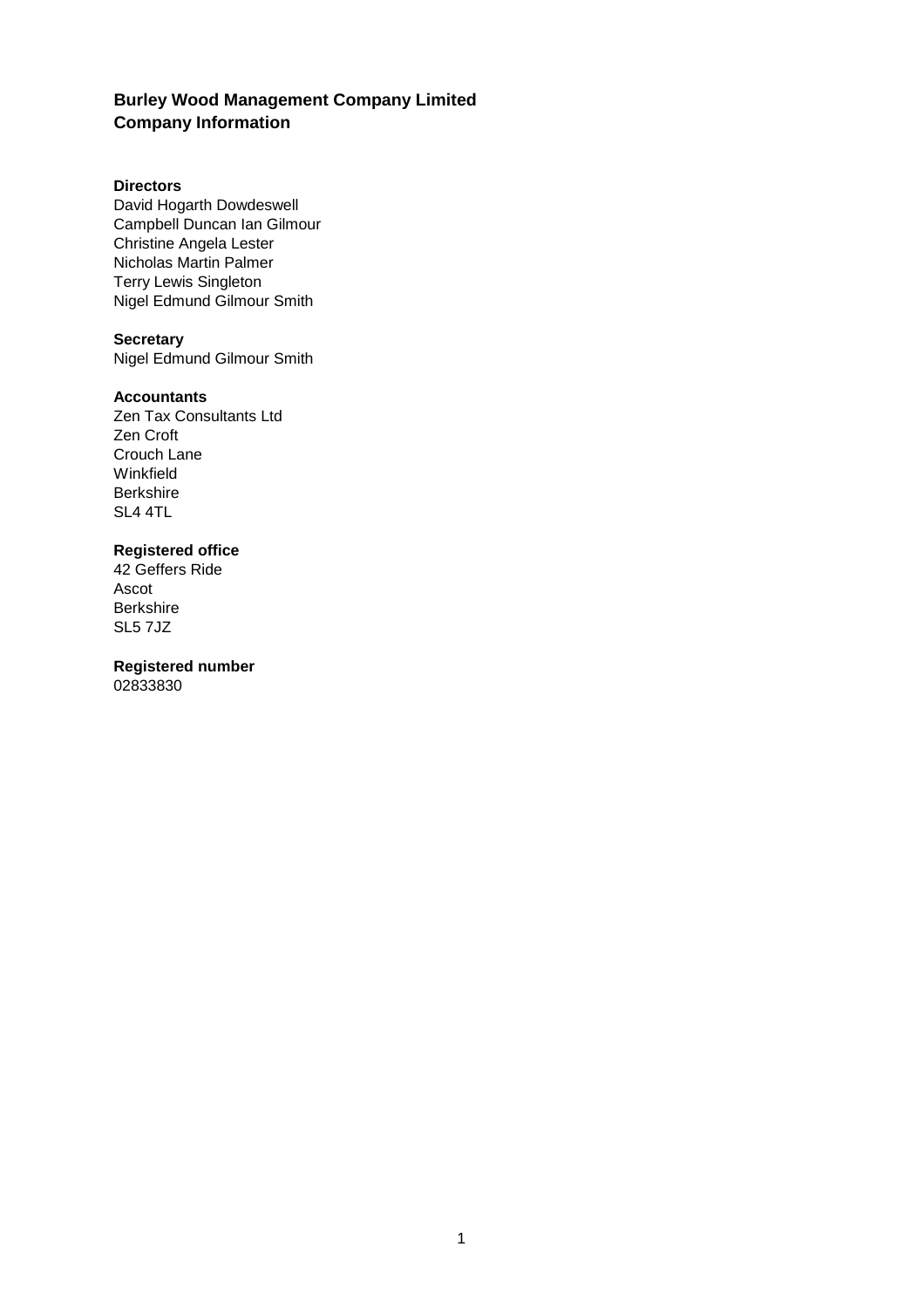### **Burley Wood Management Company Limited Accountants' Report**

#### **Accountants' report to the directors of Burley Wood Management Company Limited**

You consider that the company is exempt from an audit for the year ended 31 December 2017. You have acknowledged, on the balance sheet, your responsibilities for complying with the requirements of the Companies Act 2006 with respect to accounting records and the preparation of accounts. These responsibilities include preparing accounts that give a true and fair view of the state of affairs of the company at the end of the financial year and of its profit or loss for the financial year.

In accordance with your instructions, we have prepared the accounts which comprise the Profit and Loss Account and the Balance Sheet from the accounting records of the company and on the basis of information and explanations you have given to us.

We have not carried out an audit or any other review, and consequently we do not express any opinion on these accounts.

Zen Tax Consultants Ltd

Zen Croft Crouch Lane **Winkfield Berkshire** SL4 4TL

14 February 2018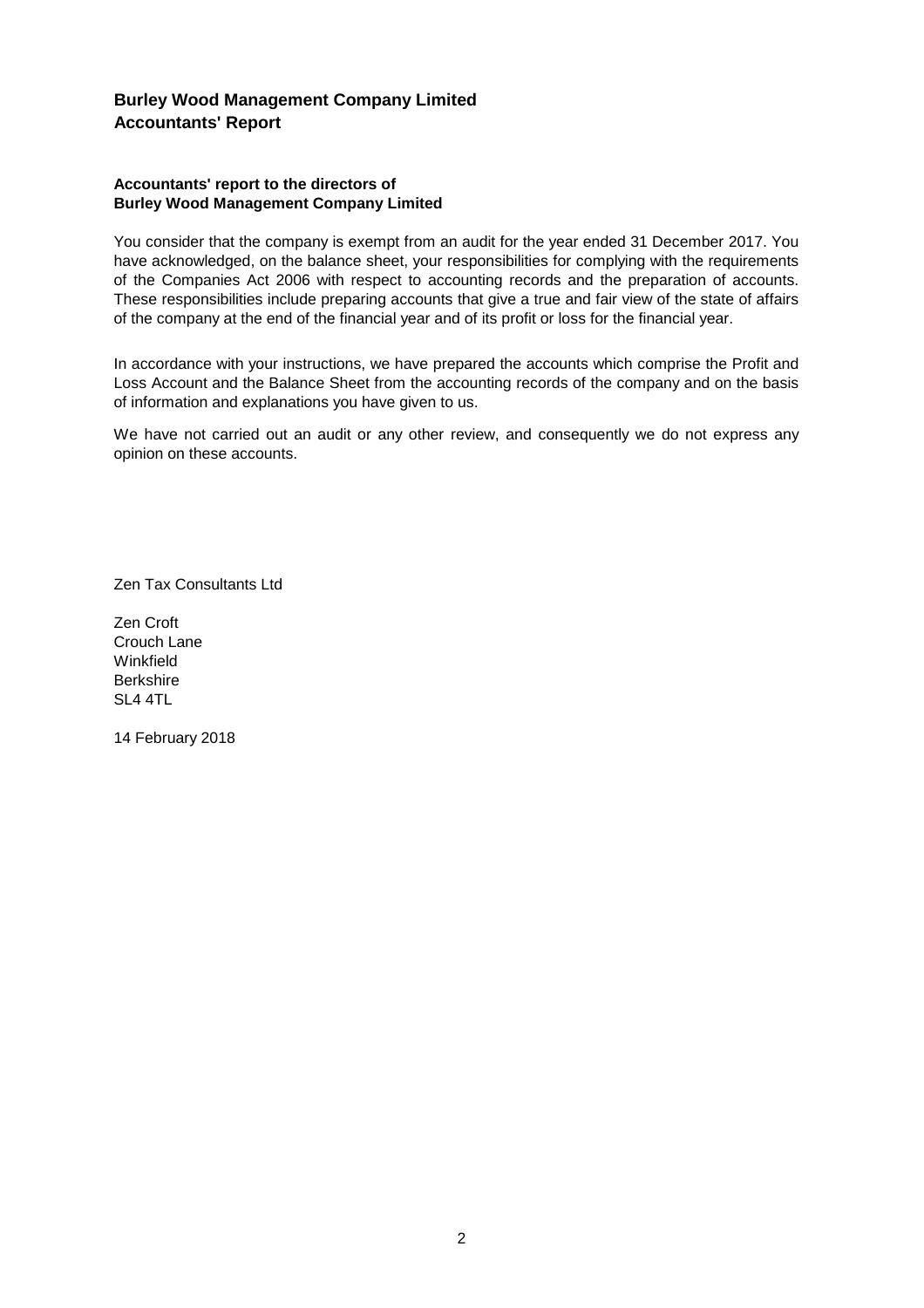## **Burley Wood Management Company Limited Profit and Loss Account for the year ended 31 December 2017**

|                               | 2017<br>£ | 2016<br>£ |
|-------------------------------|-----------|-----------|
| <b>Turnover</b>               | 16,584    | 11,925    |
| Other income                  | 59        | 111       |
| <b>Gross profit</b>           | 16,643    | 12,036    |
| Other charges                 | (13, 340) | (9,689)   |
| <b>Profit before taxation</b> | 3,303     | 2,347     |
| <b>Profit</b>                 | 3,303     | 2,347     |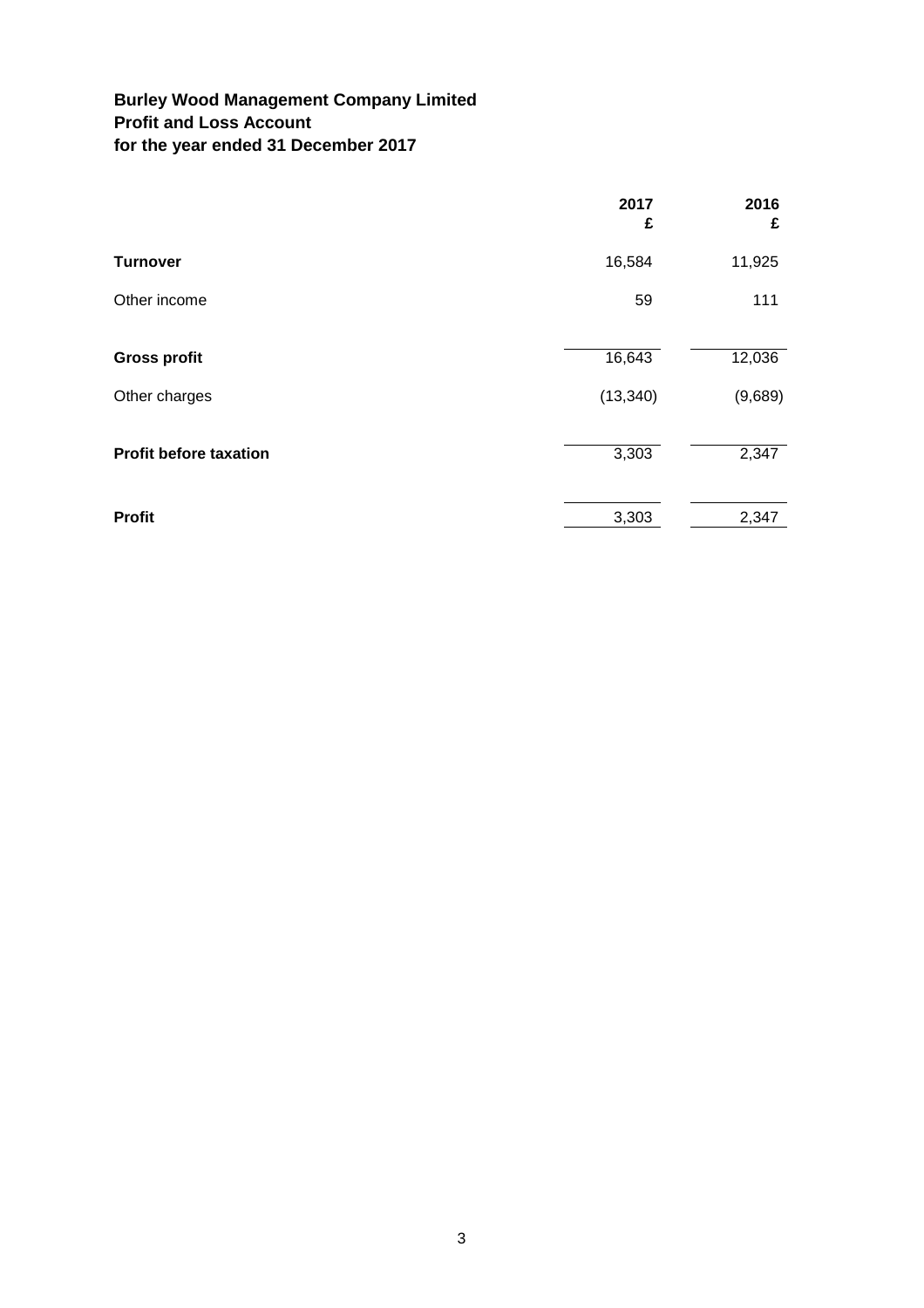### **Burley Wood Management Company Limited Registered number: 02833830 Balance Sheet as at 31 December 2017**

|                                                   |        | 2017<br>£ |        | 2016<br>£ |
|---------------------------------------------------|--------|-----------|--------|-----------|
| <b>Current assets</b>                             | 41,127 |           | 38,105 |           |
| Creditors: amounts falling due within one<br>year |        |           | (282)  |           |
| Net current assets                                |        | 41,127    |        | 37,823    |
| Total assets less current liabilities             |        | 41,127    |        | 37,823    |
| Accruals and deferred income                      |        | (681)     |        | (681)     |
| <b>Net assets</b>                                 |        | 40,446    |        | 37,142    |
| <b>Capital and reserves</b>                       |        | 40.446    |        | 37,142    |

The company is a private company limited by shares and incorporated in England. Its registered office is 42 Geffers Ride, Ascot, Berkshire, SL5 7JZ.

The directors are satisfied that the company is entitled to exemption from the requirement to obtain an audit under section 477 of the Companies Act 2006.

The members have not required the company to obtain an audit in accordance with section 476 of the Act.

The directors acknowledge their responsibilities for complying with the requirements of the Companies Act 2006 with respect to accounting records and the preparation of accounts.

The accounts have been prepared in accordance with the micro entity provisions of the Companies Act 2006 and FRS 105, The Financial Reporting Standard applicable to the Micro-entities Regime. The accounts have been delivered in accordance with the provisions applicable to companies subject to the small companies regime. The profit and loss account has not been delivered to the Registrar of Companies.

Nicolas Martin Palmer **Director** Approved by the board on 14 February 2018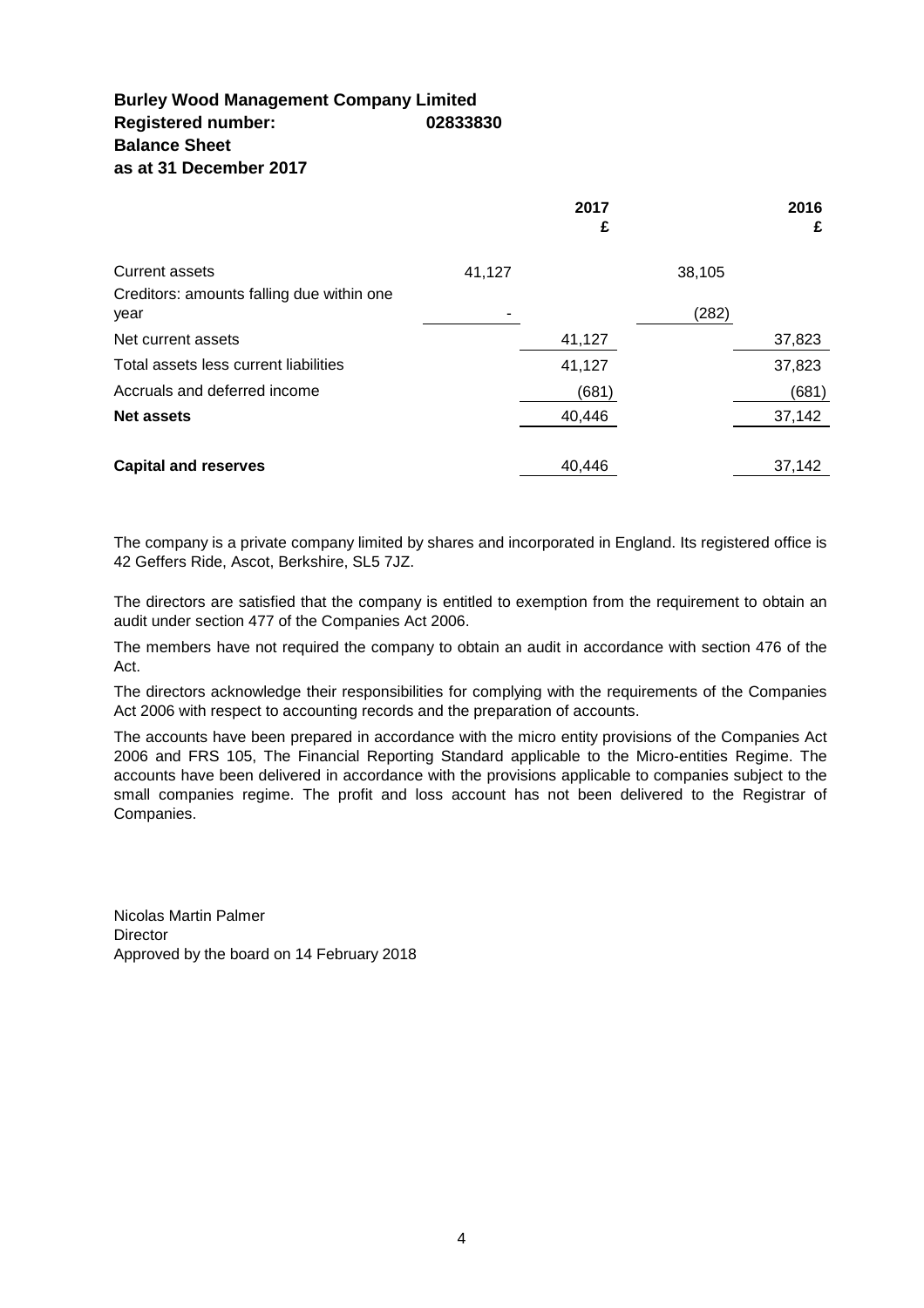# **Burley Wood Management Company Limited**

# **Detailed profit and loss account items**

# **for the year ended 31 December 2017**

*This schedule does not form part of the statutory accounts*

|                                               | 2017   | 2016   |
|-----------------------------------------------|--------|--------|
|                                               | £      | £      |
| <b>Sales</b>                                  |        |        |
| <b>Sales</b>                                  | 14,460 | 9,900  |
| Transfer of shares administration fee         | 2,124  | 2,025  |
|                                               | 16,584 | 11,925 |
| Other income                                  |        |        |
| Interest receivable                           | 59     | 111    |
| <b>Other charges</b>                          |        |        |
| Running costs:                                |        |        |
| Grass cutting, tree surgery and related works | 2,483  | 2,448  |
| Burley bushes / common areas                  | 174    | 590    |
| Landscaping                                   |        | 962    |
| Roads, paths, signs and drains                | 510    | 450    |
| Road repairs                                  | 5,656  |        |
|                                               | 8,823  | 4,450  |
| General administrative expenses:              |        |        |
| Bank charges                                  | 118    | 120    |
| Insurance                                     | 809    | 732    |
| <b>Meeting Expenses</b>                       | 63     | 25     |
| <b>Donations</b>                              | 15     | 15     |
|                                               | 1,005  | 892    |
| Legal and professional costs:                 |        |        |
| Accountancy fees                              | 400    | 400    |
| Solicitors fees                               | 2,717  | 2,916  |
| Web site and hosting                          | 95     | 109    |
| Other legal and professional                  | 300    | 922    |
|                                               | 3,512  | 4,347  |
|                                               | 13,340 | 9,689  |